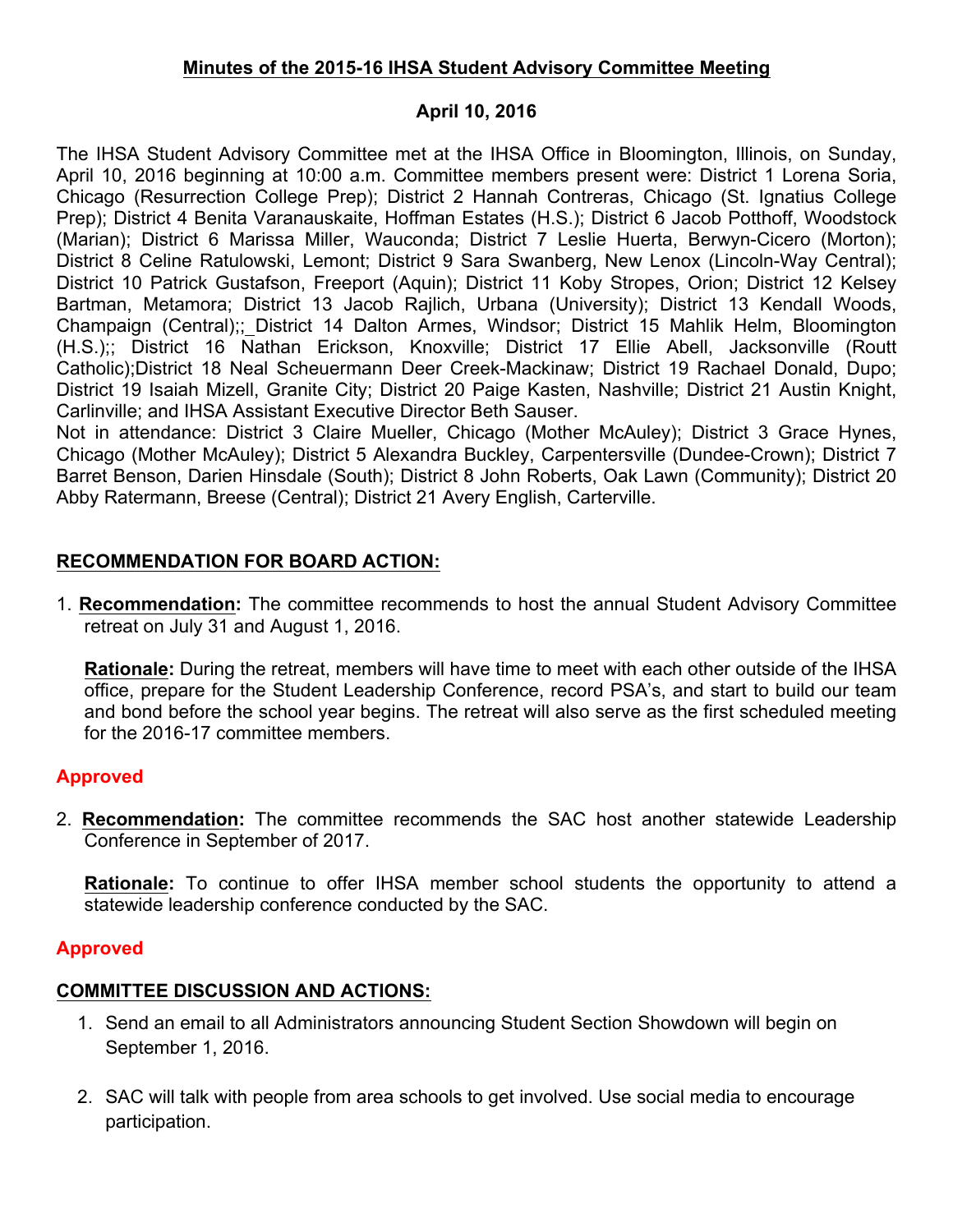- 3. Welcomed new SAC members and their parents. The senior SAC members conducted a mini SAC orientation session.
- 4. SAC members approved the current SAC Mission Statement for the 2016-17 school year:

The Student Advisory Committee is a group of students who participate in diverse interscholastic athletics and activities. The SAC promotes the sportsmanship and integrity ideals of the Illinois High School Association. We focus on providing leadership and communication between participants, administrators and fans of IHSA activities.

The IHSA SAC is made up of 21 students from high schools throughout Illinois.

The Student Advisory Committee is creating student leaders for tomorrow, today.

5. SAC members approved the SAC Member Requirements for the 2016-17 school year.

| <b>Offense</b>                                                             | <b>Consequence</b>             |
|----------------------------------------------------------------------------|--------------------------------|
| Miss 1 meeting                                                             | Warning                        |
| Miss 2 meetings                                                            | <b>Dismissal from SAC</b>      |
| Serious School Violation, Suspension etc.                                  | Review and vote by SAC members |
| Sport/Activity ejection                                                    | Case by case review            |
| Substance abuse or break a law                                             | Immediate dismissal            |
| Members who do not serve on at least 1 State Final Sportsmanship Committee | Dismissal from SAC             |
| per year                                                                   |                                |

6. 2016-17 Project groups. NOTE: Bold name denotes group liaison and snapchat coordinator

## Northwest:

#### District 1 **Lorena Soria, Chicago (Resurrection CP)**;

District 4 Benita Varanauskaite, Hoffman Estates;

District 5 Alexandra Buckley, Carpentersville (D-C);

District 6 Jacob Potthoff, Marian Central;

District 10 Patrick Gustafson, Freeport (Aquin);

#### Northeast:

## District 2 **Hannah Contreras, Chicago (St. Ignatius CP);**

District 3 Grace Hynes, Chicago (Mother McAuley);

District 7 Leslie Huerta, Berwyn-Cicero (Morton);

District 8 Celine Ratulowski, Lemont;

District 9 Sara Swanberg, New Lenox (L-W Central);

## Central:

District 11 Koby Stropes, Orion;

## **District 12 Kelsey Bartman, Metamora;**

District 13 Kendall Woods, Champaign (Central);

District 15 Mahlik Helm, Bloomington (HS)

District 16 Nathan Erickson, Knoxville;

District 18 Neal Scheuermann, Deer Creek-Mackinaw;

## South:

District 14 Dalton Armes, Windsor; District 17 Ellie Abell, Jacksonville (Routt Catholic)**;** District 19 Isaiah Mizell, Granite City;